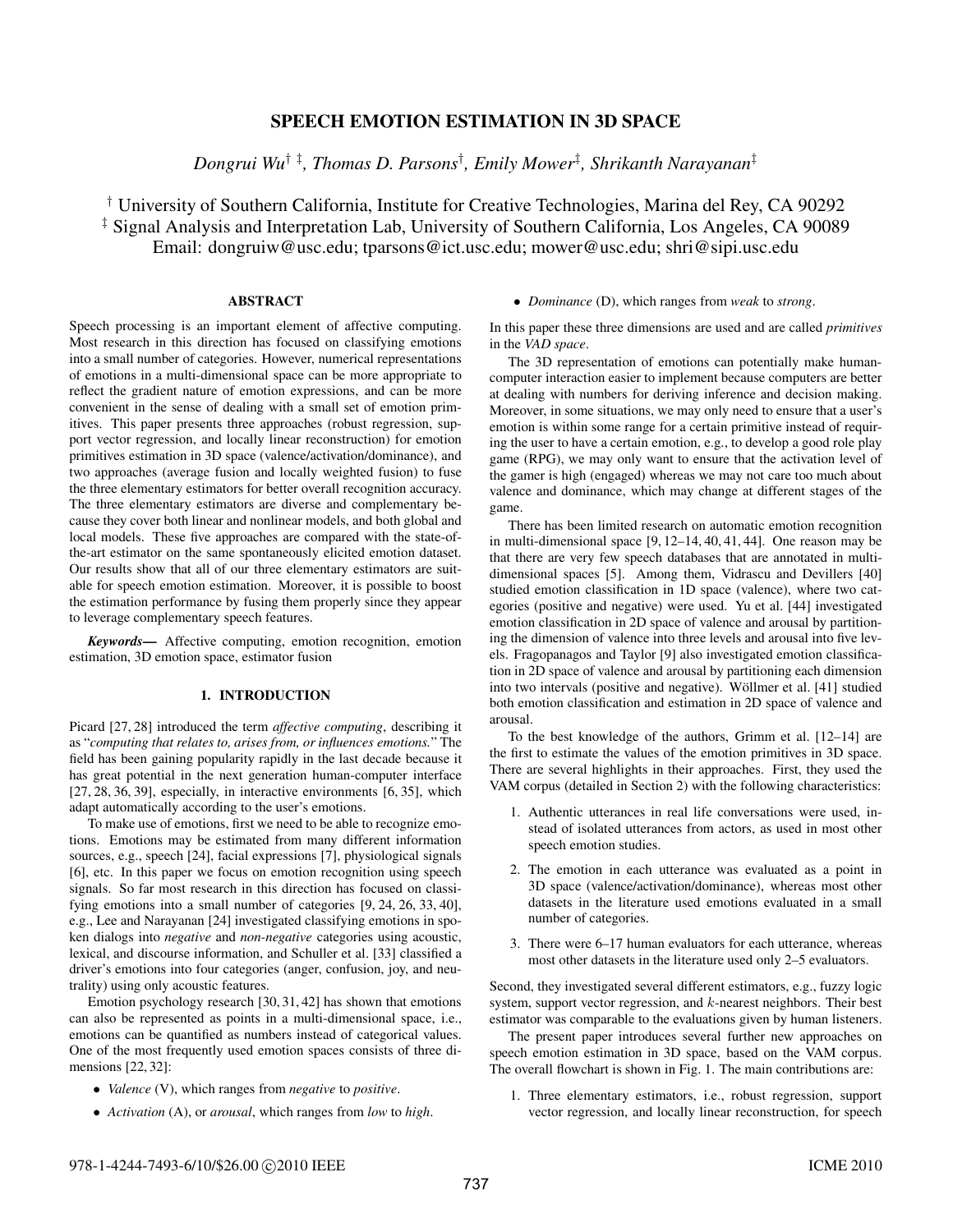

Fig. 1. A flowchart for speech emotion primitives estimation.

emotion estimation are introduced. They are diverse and complementary, in the sense that they cover both linear and nonlinear models, and both global and local models. All of them have comparable performance with the best estimator on the same dataset [13]. Among them, locally linear reconstruction (Section 3.4) is fairly new and has not been applied to emotion estimation.

2. We show that better performance can be obtained by properly fusing several elementary estimators. Two estimator fusion approaches, i.e., average fusion and locally weighted fusion, are introduced. Both of them outperform the elementary estimators, and also the best estimator on the same dataset [13]. Among them, locally weighted fusion (Section 4.2) is fairly new and has not been applied to emotion estimation.

The rest of this paper is organized as follows: Section 2 introduces the data preparation procedure. Section 3 describes three elementary estimators. Section 4 introduces two estimator fusion approaches. Section 5 presents our experimental results. Finally, Section 6 draws conclusions and proposes future works.

## 2. DATA PREPARATION

This section describes the sub-blocks in the "Data Preparation" block of Fig. 1 in detail.

# 2.1. Data Acquisition

The database used in this study is the *VAM Corpus*, which contains spontaneous speech with authentic emotions recorded from guests in a German TV talk-show *Vera am Mittag* (*Vera at Noon* in English). The corpus was released in ICME2008 [15] and has been used by them in [11–14]. The database contains 947 emotional utterances from 47 speakers (11m/36f). All signals were recorded using a sampling frequency of 16 kHz and 16 bit resolution.

#### 2.2. Emotion Primitives Evaluation

A listener test was used to evaluate the emotion primitives in each utterance [11]. A group of evaluators listened to the emotional sentences and assessed the emotion primitives using the 5-point self assessment manikins (SAMs) [23]. One half of the database was evaluated by 17 listeners, the other by six, because the second half was evaluated later when a smaller number of evaluators was available.

Intuitively, different listeners gave different evaluations for the same utterance. Grimm and Kroschel [11] merged them by a weighted average. Although each evaluator evaluated each sentence using only five discrete numbers, after aggregation the final evaluations were almost continuous in [-1, 1]. The standard deviation of the evaluations for each utterance was also computed to measure the assessment quality. The mean standard deviation and mean correlation between the evaluators are listed in Table 1. Observe that the mean correlation of listeners' evaluations on valence is much lower than those on activation and dominance. The mean correlation of listeners' evaluations on valence is much lower than those on activation and dominance. An ANOVA test shows that the difference is statistically significant  $(F(2, 2838) = 42.82, p = 0)$ . This suggests that for human listeners valence is more difficult to evaluate than activation and dominance; so, we expect that valence will also be more difficult to estimate.

Table 1. Mean standard deviation and mean correlation of evaluations [13].

|       | Mean standard deviation | Mean Correlation |      |      |  |
|-------|-------------------------|------------------|------|------|--|
|       |                         |                  |      |      |  |
| 0. VO | 0.31                    | 0.49             | 0.72 | 0 61 |  |

Previous research also supports the hypothesis that valence will be more difficult to estimate than either activation or dominance using audio information alone. In [19], the author states that the vocal channel alone is not sufficient for the estimation of valence. To fully capture the valence properties of an utterance, additional channels, such as video, are necessary. Contrastingly, activation is accurately conveyed using the audio information alone. In [16], the authors demonstrated, on a different dataset, that activation and dominance are highly correlated. It is therefore expected that dominance should also be accurately conveyed by the vocal channel. This hypothesis is supported by results demonstrated in [14].

### 2.3. Speech Feature Extraction

Many different features can be extracted from speech signals, e.g., Lee and Narayanan [24] used a combination of acoustic, lexical, and discourse features to detect emotions in spoken dialogs. Among them, acoustic features [4, 26] are most frequently used because they can be computed easily from speech signal. Major categories of acoustic features include fundamental frequency f0 (pitch), duration, energy, spectral information, etc. However, it is still unclear which features are best suitable for emotion classification and estimation, and under what conditions.

 $M = 46$  acoustic features were used in our study. They are the same as those used by Grimm et al. [14] on the same corpus and cover four major categories:

- *Pitch features* (9): f0 mean, standard deviation, median, minimum, maximum, range, 25% and 75% quantiles, and the interquantile distance.
- *Duration features* (5): mean and standard deviation of the duration of voiced segments, mean and standard deviation of the duration of unvoiced segments, ratio between the duration of unvoiced and voiced segments.
- *Energy features* (6): energy mean, standard deviation, maximum, 25% and 75% quantiles, and the inter-quantile distance.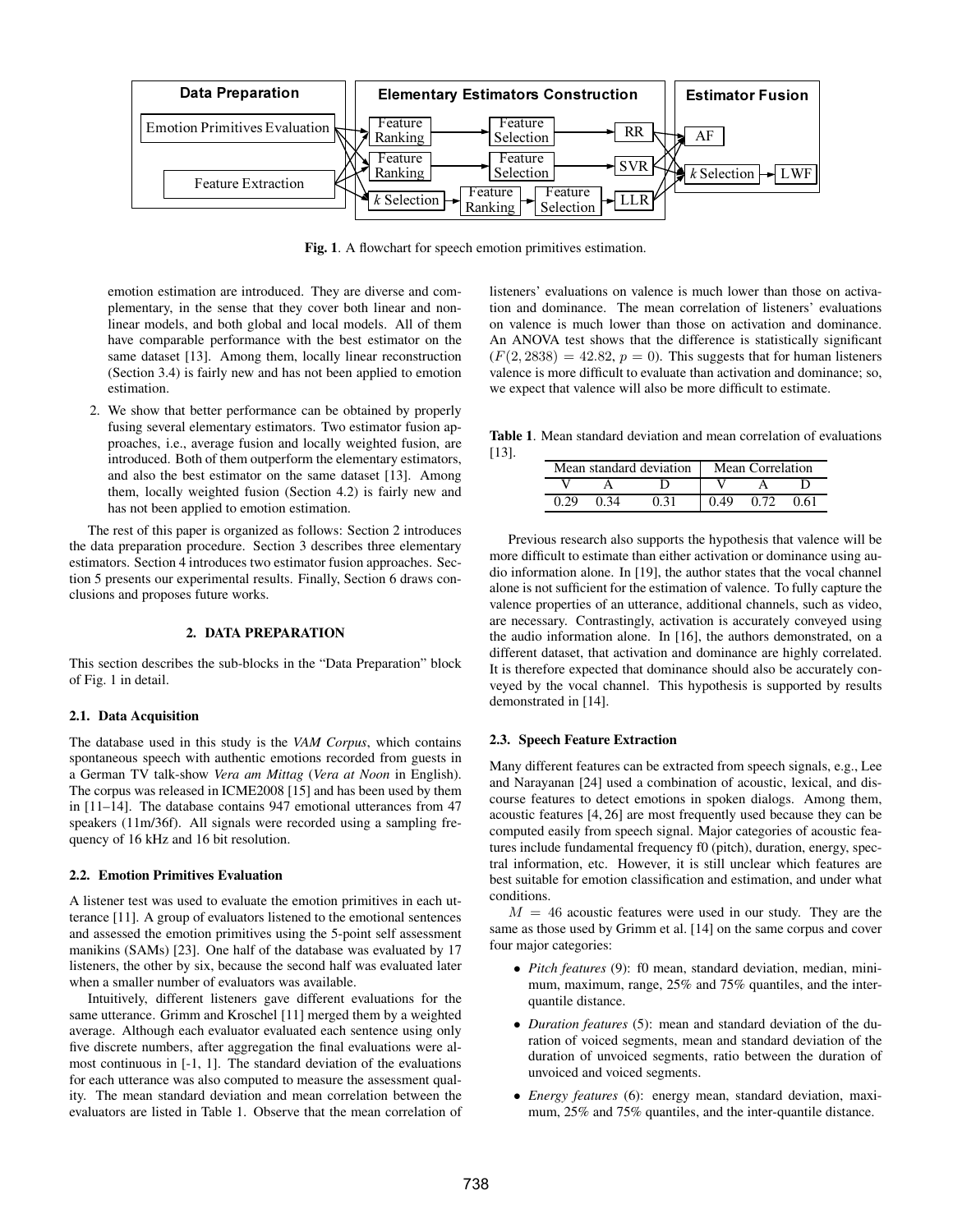• *MFCC features* (26): mean and standard deviation of 13 Mel frequency cepstral coefficients (MFCC) [4].

We normalized each of the 46 features to the interval [0, 1] and then used them in all estimators introduced in the next section.

Grimm and Kroschel [13] have also used 137 acoustic features, including the 46 features introduced above. Since the computational cost increases with the number of features, we only use the 46 features in this paper. Our goal is to demonstrate that estimator fusion can achieve better performance than a single estimator using a larger number of features. However, it is also interesting to study the performance of estimator fusion using more comprehensive features, which will be considered in our future research.

## 3. ELEMENTARY ESTIMATORS

This section introduces three elementary estimators shown in the block "Elementary Estimators Construction" in Fig. 1, which have very diverse characteristics:

- 1. Robust regression (RR), which uses all training examples to construct a global linear regression model.
- 2. Support vector regression (SVR), which selects only a subset of the training examples (called support vectors) to construct a global nonlinear regression model.
- 3. Local linear reconstruction (LLR), which uses only nearest neighbors to construct a local linear regression model.

In summary, our three elementary models cover both global models and local models, and both linear models and nonlinear models. So, they are diverse and complementary.

Next, the procedure for feature ranking and selection for the three estimators is introduced before introducing the details of the three models.

#### 3.1. Feature Ranking and Selection

It is necessary to select a subset of the best features from the 46 features, because redundant features may deteriorate the estimation performance and also increase the computational cost.

The wrapper method [18] was used in feature selection. We first ranked the features using sequential backward selection [10], and then performed 10-fold cross-validation according to the rank of the features to select the best subset.

#### 3.2. Robust Regression (RR)

Intuitively, least squares regression can be used to estimate the emotion primitives from the 46 features; however, ordinary least squares estimation is not suitable for our problem because:

- 1. There may be outliers in the 947 utterances. In this case, ordinary least squares estimation is inefficient and can be biased.
- 2. Ordinary least squares estimation assumes a homoscedastic model, i.e., the standard deviation of the estimation error is a constant and does not depend on the inputs. Clearly, our dataset is heteroscedastic [1, 34] because different values of primitives have different standard deviations.

RR [2, 3, 34] has shown to be more suitable for handling outliers and heteroscedasticity. The most frequently used RR method is Mestimation [20], and it was used in our study.

Given a set of training examples  $\{(\mathbf{x}_n, y_n)\}_{n=1,\ldots,N}$ , where  $\mathbf{x}_n \in$  $R^M$ , RR tries to fit a linear model

$$
y_n = a_0 + \sum_{m=1}^{M} a_m x_{n,m} + e_n \tag{1}
$$

by minimizing the weighted objective function

$$
J = \sum_{n=1}^{N} w(e_n)^2 e_n^2
$$
 (2)

where  $e_n$  ( $n = 1, ..., N$ ) are the residuals, and  $a_0$  and  $a_m$  ( $m =$  $1, \ldots, M$ ) are the coefficients to be determined. Observe that the weight  $w(e_n)$  is a function of the residual  $e_n$ . When  $w(e_n)$  is a constant, the RR model reduces to the ordinary least squares model.

In RR generally we require that  $w(e_n)$  is a monotonically nonincreasing function of  $|e_n|$ , i.e., possible outliers get lower weights so that they do not affect the model too much. In the bisquare RR method [3, 8], the weight function is defined as

$$
w(e_n) = \begin{cases} [1 - (\frac{e_n}{t})^2]^2, & |e_n| \le t \\ 0, & |e_n| > t \end{cases}
$$
 (3)

where t is called a *turning constant*. Smaller values of t produce more resistance to outliers, but at the expense of lower efficiency when the errors are normally distributed [8].  $t = 4.685$ , the default value in Matlab function *robustfit*, was used in our study.

### 3.3. Support Vector Regression (SVR)

Support vector machine [37] is a very powerful tool for classification and estimation. In this paper it is used for regression and is called SVR.  $\epsilon$ -SVR [38] was used by Grimm and Kroschel in [13] and achieved good performance. It was also implemented in this paper for comparison purpose. The procedure was the same as that in [13], except that 46 instead of 137 features were used. Due to space limit, interested readers should refer to [13] for further details.

#### 3.4. Locally Linear Reconstruction (LLR)

Grimm and Kroschel [13] constructed a  $k$ -nearest neighbor  $(k-NN)$ estimator for emotion primitive estimation and observed comparable performance with SVR. A variant of their approach is introduced in this section.

Given a set of training examples  $\{(\mathbf{x}_n, y_n)\}_{n=1,\dots,N}$  and a new input x, the  $k$ -NN method first finds the  $k$  NNs of x according to a distance function. Denote the index set of these k NNs as  $I_x$ . Then, the output of the  $k$ -NN estimator is computed as:

$$
\hat{y} = \sum_{i \in I_{\mathbf{x}}} w_i y_i \Bigg/ \sum_{i \in I_{\mathbf{x}}} w_i \tag{4}
$$

The performance of  $k$ -NN estimator is determined by the number of NNs  $k$ , the distance function, and the weights  $w_i$ .

The k-NN estimator constructed by Grimm and Kroschel [13] used equal weights for the  $k$  NNs, which is the simplest approach. LLR, a variant of  $k$ -NN proposed by Kang et al. [21], is investigated in this paper because it assigns different weights to the NNs by considering the local topology. Moreover, Gupta and Mortensen [17] have shown that LLR minimizes bias and/or first-order error when it is used in weighted k-NN classification.

LLR determines the weights  $\mathbf{w} = (w_1, ..., w_k)^T$  by minimizing the reconstruction error  $E(\mathbf{w}) = \frac{1}{2} ||\mathbf{x} - \sum_{i \in I_x} w_i \mathbf{x}_i||^2$ . This minimization problem can be solved explicitly, and the optimal  $w$  is:

$$
\mathbf{w} = (\mathbf{X}^T \mathbf{X})^{-1} \mathbf{X}^T \mathbf{x}
$$
 (5)

where **X** is a matrix whose *i*th column is  $x_i$ . To eliminate estimation bias, we also need to normalize **w** so that  $\sum_{i \in I_x} w_i = 1$ .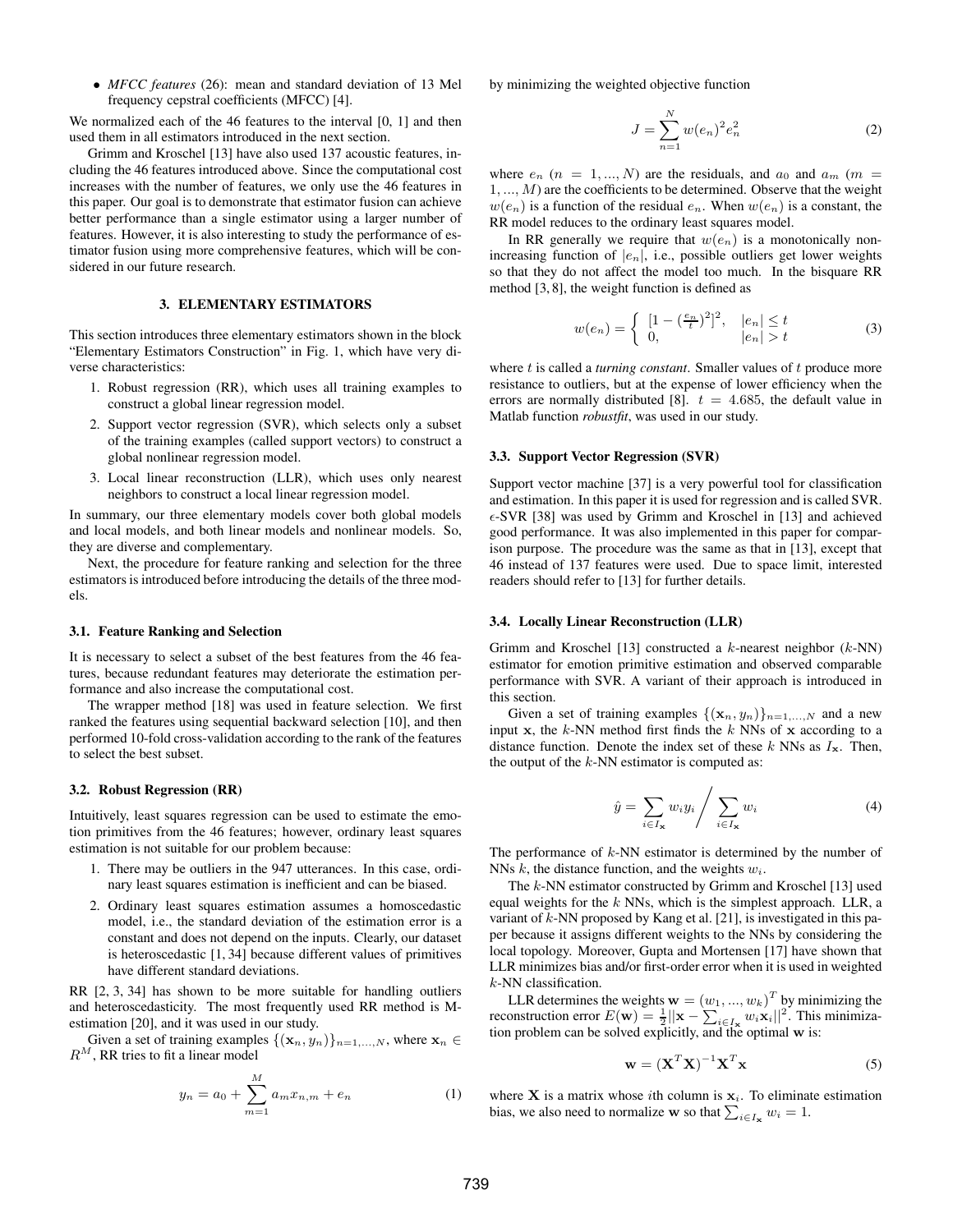# 4. ESTIMATOR FUSION

Multiple estimators fusion, a branch of the ensemble approach [25,29], is an important research topic in signal processing and machine learning, because a fused model may have better performance than each elementary model. To guarantee performance improvement, we need multiple diverse elementary models and a good fusion strategy. In the previous section we have constructed three very diverse and complementary elementary estimators (i.e., linear/nonlinear models, and global/local models), and hence better performance is expected if they are fused properly. Next we introduce two methods to fuse the three estimators, noted in the "Estimator Fusion" block in Fig. 1.

## 4.1. Average Fusion (AF)

Average fusion (AF) is the simplest model fusion method, where the fused output is simply the average output of the elementary estimators. Let  $\hat{y}_p$  ( $p = 1, ..., P$ ) be the output of the pth estimator. Then, the output of AF is

$$
\hat{y}_{AF} = \frac{1}{P} \sum_{p=1}^{P} \hat{y}_p \tag{6}
$$

### 4.2. Locally Weighted Fusion (LWF)

AF weights the elementary estimators equally, whereas it may be more appropriate to assign different weights to different models because they have different accuracy, and utilize different aspects of the input data. Moreover, the local performance of a given model is usually not consistent over the entire input domain. So, it is possible to selectively leverage an elementary model's locally superior accuracy to improve overall performance. This is the motivation of locally weighted fusion (LWF) [43].

Given a set of training examples  $\{(\mathbf{x}_n, y_n)\}_{n=1,\dots,N}$ , a new input  $x$ , and a group of  $P$  estimators, the procedure for LWF is:

- 1. *Individual estimate calculation*, where the outputs of the elementary estimators for x are computed. Denote them as  $\hat{y}_p$ ,  $p = 1, ..., P$ .
- 2. *Estimator local performance evaluation*, where the weights  $\{w_p\}_{p=1,\ldots,P}$  for the P elementary estimators are determined. There are different methods for local performance evaluation. A  $k$ -NN approach was used in this paper. First,  $k$  NNs of  $x$  are identified from the training examples, where the best features from LLR were used. Denote the index set of these  $k$  NNs as  $I_{\mathbf{x}}$ . Then, each estimator is separately used to estimate the outputs for these  $k$  NNs. Denote Estimator  $p$ 's estimate for the *i*th NN as  $\hat{y}_{p,i}$ . Since the true outputs for these k NNs are known, the estimation error for each elementary estimator can be computed. The weight for the pth estimator is then computed as

$$
w_p = 1 / \sum_{i \in I_{\mathbf{x}}} |y_i - \hat{y}_{p,i}| \tag{7}
$$

3. *Estimator fusion*, where the elementary estimates are fused as

$$
\hat{y}_{LWF} = \frac{\sum_{p=1}^{P} w_p \hat{y}_p}{\sum_{p=1}^{P} w_p} \tag{8}
$$

## 5. EXPERIMENTAL RESULTS

Our experimental results on the VAM dataset are reported in this section. To be consistent with the results in [13, 14], two measures are used in performance evaluation:

- The *mean absolute error* (MAE) between the estimates,  $\hat{y}_n$ , and the human evaluations (references),  $y_n$ .
- The *correlation coefficient* (CC) between  $\hat{y}_n$  and  $y_n$ .

#### 5.1. Elementary Estimator Performance

The performances of the three estimators were compared using 10 fold cross-validation. The results are show in the first part of Table 2. The third part of Table 2 also shows the performance of a fuzzy logic system (FLS) [13, 14] for emotion primitives estimation based on the same dataset, and the performance of the best estimator (SVR-RBF) reported in [13], which represents the state-of-the-art results on the VAM dataset. A comparison of the performances is shown in Fig. 2. Observe that:

- 1. Each of our three elementary estimators outperformed FLS significantly.
- 2. Each of our three elementary estimators had comparable performance with SVR-RBF, the best estimator so far in the literature on the VAM dataset. Note that our estimators used only 1/3 of the features in SVR-RBF. So, this suggests that all of our three methods are very suitable for speech emotion estimation.
- 3. The correlation coefficient for valence is much lower than those for activation and dominance, which indicates it is more difficult to estimate valence. This is consistent with the case for human evaluators, as shown in Table 1, and in previous research [14, 19].

Table 2. Performance comparison of different estimators.

|                     | Mean Absolute Error |       |       | Correlation |                   |       |
|---------------------|---------------------|-------|-------|-------------|-------------------|-------|
| Estimator           | V                   |       | D     | v           | А                 | D     |
| RR.                 | .1304               | .1608 | .1437 |             | .4542 .8046 .7893 |       |
| <b>SVR</b>          | .1257               | .1500 | .1385 | .4985. 4985 |                   | .8013 |
| LLR                 | .1317               | .1543 | .1468 | .5009       | .8043             | .7798 |
| AF                  | .1218               | .1429 | .1313 |             | .5521 .8459 .8253 |       |
| LWF                 | .1210               | .1405 | .1302 |             | .5564.8487        | .8285 |
| <b>FLS</b> [13]     | -27                 | .17   | .18   | .28         | .75               | .72   |
| <b>SVR-RBF</b> [13] | .13                 | .15   | .14   | .46         | .82               | .79   |

## 5.2. Fusion Performance

10-fold cross-validation was also used in selecting the optimal  $k$  (number of NNs) for LWF. Remarkably, a very small number of NNs (3–5 in our case) was enough to determine the local weights for LWF.

The performance of AF and LWF are summarized in the second part of Table 2, and a graphic comparison with other estimators is shown in Fig. 2. Observe that though each of our three elementary estimators had similar performance as SVR-RBF, both of our fused models outperformed SVR-RBF, i.e., AF and LWF are effective estimator fusion strategies to boost performance. Especially, LWF achieved the best performance of all models.

The percentage of performance improvement of LWF over the other six models are shown in Table 3. Observe that for MAE, LWF was able to gain 3.72-12.62% improvement over each elementary model, and for CC, the performance improvement was 2.18-22.51%. Additionally, LWF had 0.59-1.66% performance improvement over AF on MAE, which was due to the utilization of local performance information.

To see whether the performances of the elementary estimators and the fusion models are significantly different, we also performed ANOVA tests on the MAEs. The results are shown in Table 4. Observe that generally the differences in MAE between the elementary estimators and LWF are statistically significant.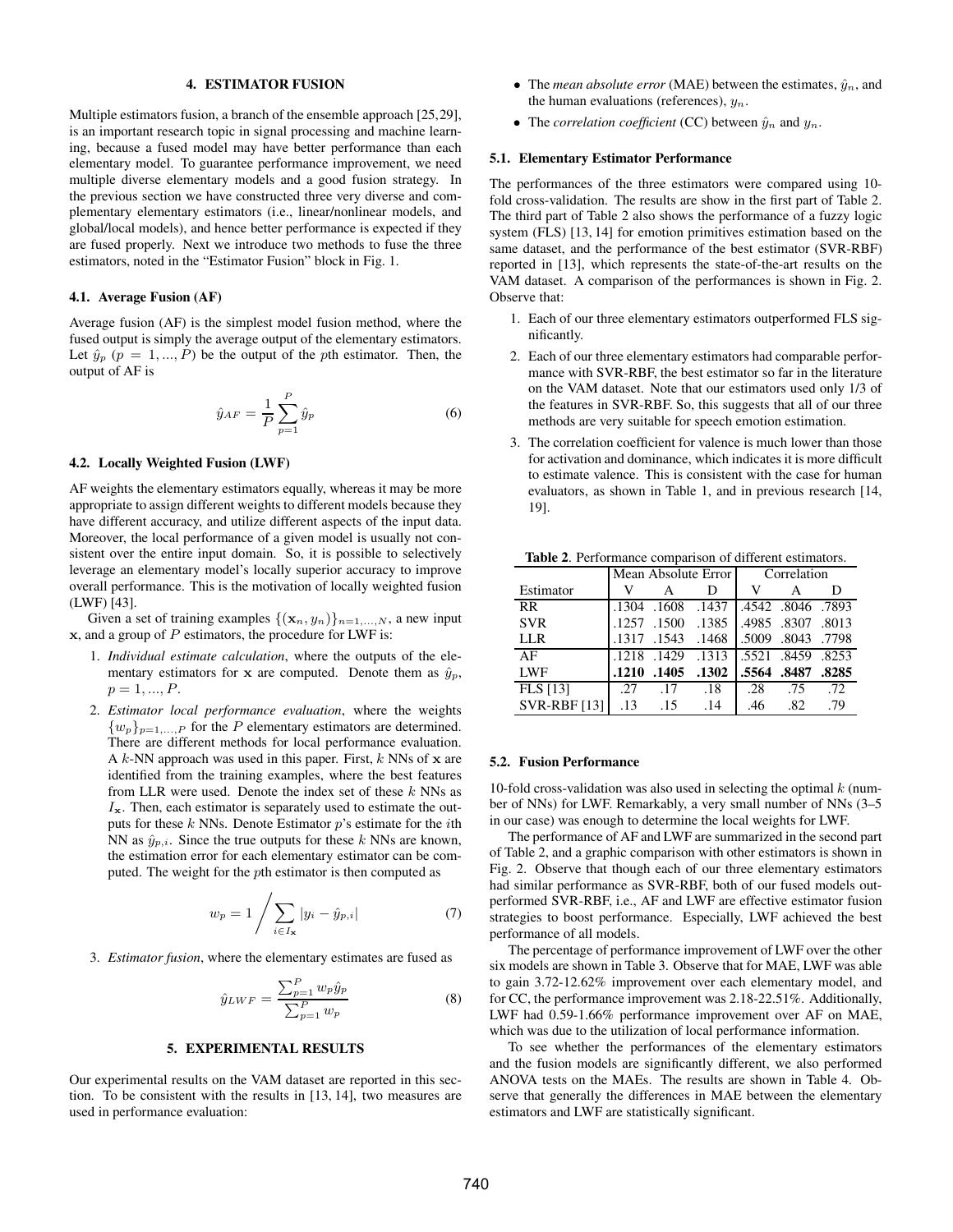

Fig. 2. Performance comparison of the five estimators proposed in this paper and two methods in [13]. (a) MAE; and, (b) CC. The black curve in each sub-figure represents the best performance in the literature on the VAM dataset. The dashed curves are our elementary models. For (a), a lower curve represents a better performance. For (b), a higher curve represents a better performance.

Table 3. Percentage of performance improvement of LWF over the other six approaches.

|                     | Mean Absolute Error |       |       | Correlation       |      |      |
|---------------------|---------------------|-------|-------|-------------------|------|------|
| Estimator           | v                   |       | D     | V                 | А    | D    |
| RR                  | 7.16                | 12.62 | 9.43  | 22.51 5.48        |      | 4.96 |
| <b>SVR</b>          | 3.72                | 6.29  | 5.99  | 11.62 2.18        |      | 3.39 |
| LLR                 | 8.11                | 8.95  | 11.34 | 11.09             | 5.52 | 6.24 |
| ΑF                  | 0.59                | 1.66  | 0.84  | 0.78              | 0.33 | 0.38 |
| FLS [13]            | 55.17               | 17.34 | 27.68 | 98.72 13.16 15.07 |      |      |
| <b>SVR-RBF</b> [13] | 6.89                | 6.31  | 7.01  | 20.96             | 3.5  | 4.87 |

Table 4. *p*-values of ANOVA tests on the MAEs between the elementary estimators and the two fusion models.

|            |     |     |     | WF          |    |     |
|------------|-----|-----|-----|-------------|----|-----|
| Estimator  |     |     | I)  |             |    | ו ו |
| RR         |     | .08 |     |             | 02 |     |
| <b>SVR</b> | .46 | .37 | .19 | .08         |    |     |
|            | .06 | .04 | 05  | $^{\prime}$ |    |     |

## 6. CONCLUSIONS AND FUTURE WORKS

Speech information processing is an important element of affective computing. Most research in this direction has focused on classifying emotions into a small number of categories. However, numerical representations of emotions in a multi-dimensional space can be more convenient for human-computer interaction because computers are better at processing numbers, and also sometimes we only need to deal with a subset of the emotion primitives. Several approaches for estimating emotion primitives in 3D space (valence/activation/dominance) have been presented in this paper. They were compared with the state-ofthe-art results on the same dataset. The main findings are:

- 1. All the estimation methods considered here RR (robust regression), SVR (support vector regression), and LLR (locally linear reconstruction) – appear very suitable for speech emotion primitive estimation. Note that, RR and SVR are global models, and LLR is a local model. SVR is nonlinear and the other two are linear.
- 2. It is possible to boost the overall estimation accuracy by properly fusing several elementary estimators. Especially, since the local performance of an elementary model is usually not consistent over the entire input domain, LWF can achieve better performance improvement over AF by selectively leveraging an elementary model's locally superior accuracy.

A number of future research directions are possible, including:

- 1. *Using more features to improve estimation accuracy.* Extra features can be considered, e.g., Grimm and Kroschel [13] extracted 137 acoustic features (three times as many as ours) from the same corpus, and Lee and Narayanan [24] considered lexical and discourse features in addition to acoustic features.
- 2. *Investigating the importance of the four categories of acoustic features in speech emotion estimation.*
- 3. *Applying our algorithms to emotion estimation from other cues or signal observations of emotions, such as physiological signals or visual gestures (face, hand etc).*

## 7. REFERENCES

- [1] T. S. Breusch and A. R. Pagan, "A simple test for heteroscedasticity and random coefficient variation," *Econometrica*, vol. 47, no. 5, pp. 1287–1294, 1979.
- [2] R. J. Carroll and D. Ruppert, "Robust estimation in heteroscedastic linear models," *The Annals of Statistics*, vol. 10, no. 2, pp. 429–441, 1982.
- [3] W. S. Cleveland, "Robust locally weighted regression and smoothing scatterplots," *Journal of the American Statistical Association*, vol. 74, pp. 829–836, 1979.
- [4] S. Davis and P. Mermelstein, "Comparison of parametric representations for monosyllabic word recognition in continuously spoken sentences," *IEEE Trans. on Acoustics, Speech and Signal Processing*, vol. 28, no. 4, pp. 357–366, 1980.
- [5] E. Douglas-Cowie, R. Cowie, and M. Schröder, "A new emotion database: Considerations, sources and scope," in *Proc. ISCA ITRW on Speech and Emotion*, Newcastle, UK, September 2000, pp. 39–44.
- [6] S. H. Fairclough, "Fundamentals of physiological computing," *Interacting with Computers*, vol. 21, pp. 133–145, 2009.
- [7] B. Fasel and J. Luettin, "Automatic facial expression analysis: a survey," *Pattern Recognition*, vol. 36, no. 1, pp. 259–275, 2003.